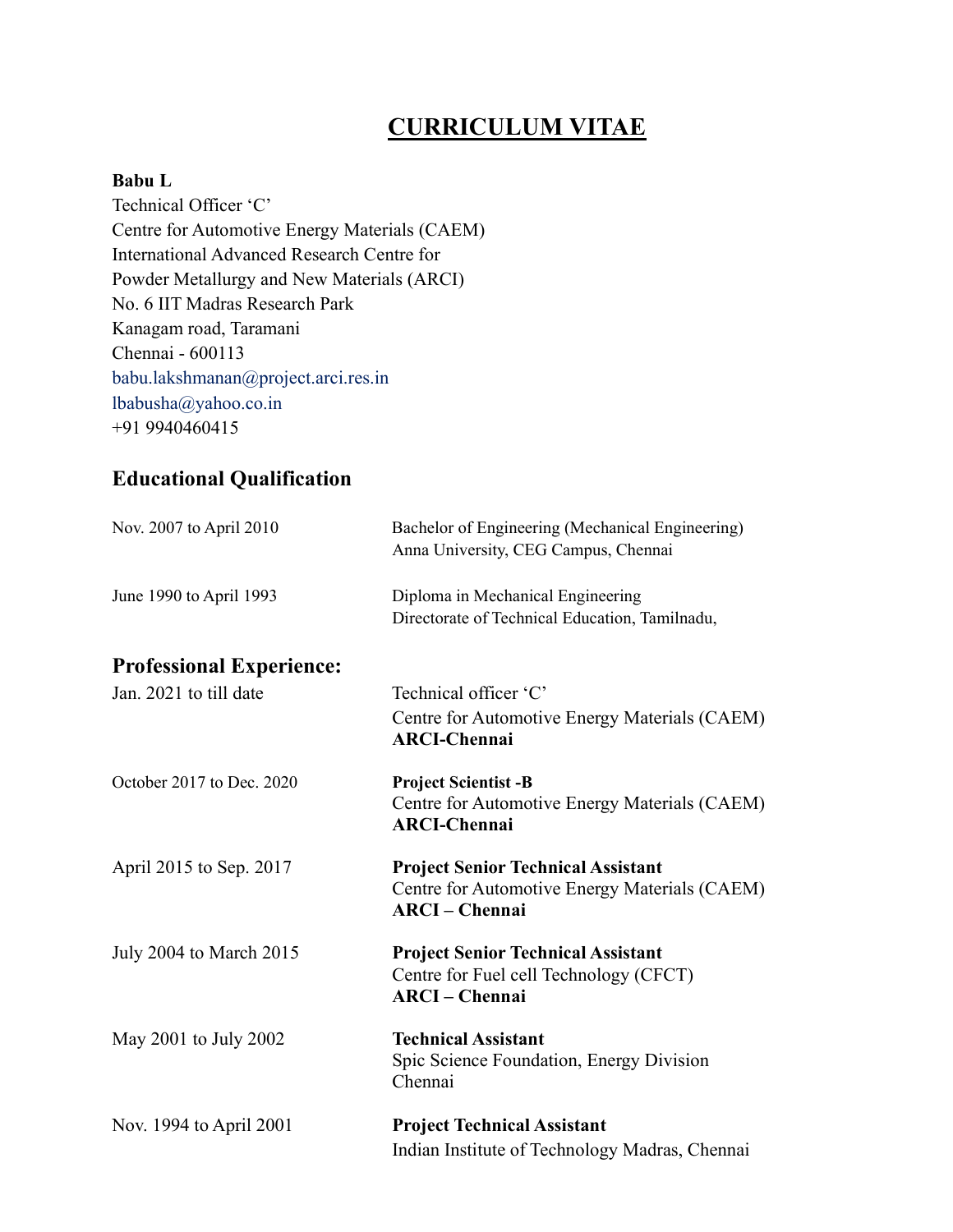### Field of Research Activities

### Development of Li-ion Battery for Electrical Vehicle Application

- Operation and Maintenance of Li-ion cell line process machines (Slurry mixing, Electrode Coating, Electrode Calendaring and Slitting Machines.
- Operation and Maintenance of Fiber laser welding (Lid to container welding)
- Fabricated inhouse Electrolyte setup for prismatic cell Electrolyte filling
- Design and developed Li-Ion cell components for both cylindrical and Prismatic cell
- Development both cylindrical (2.5Ah) and 20 Ah Prismatic cells.
- Development of 1 kWh (48V- 20Ah) LFP module.
- Involved in Cell Testing and acquire data.
- Assembly and Integration of 48V- 20Ah battery module for E Cycle and E scooter and tested
- Involved E scooter on road testing

# Development of PEM FUEL CELL (PEMFC)

- Lead a team in PEM fuel cell stack assembly (up to 10kW module), testing and integration with control system.
- Design and fabrication of various PEM fuel cell components such as reactant flow field plate, humidifier, end plate, current collector plate, etc.
- Assembly of multi kilowatt (up to 20kW) PEM fuel cell stack
- Testing of multi kilowatt (up to 20kW) PEM fuel cell stack
- Operation of Data Acquisition system
- Data analysis and interpretation
- Development of fuel cell stack humidification system for vehicular applications

# Development of hydrogen Storage materials

- Operation and maintenance of Arc & Induction furnace, high vacuum pumps and ball mill
- Fabrication of hydrogen storage devices and high resistance furnaces.
- Preparation of metal alloy materials for hydrogen storage.

#### Software Acquaintance

Auto Cad, CAD CAM, Solid work and Windows.